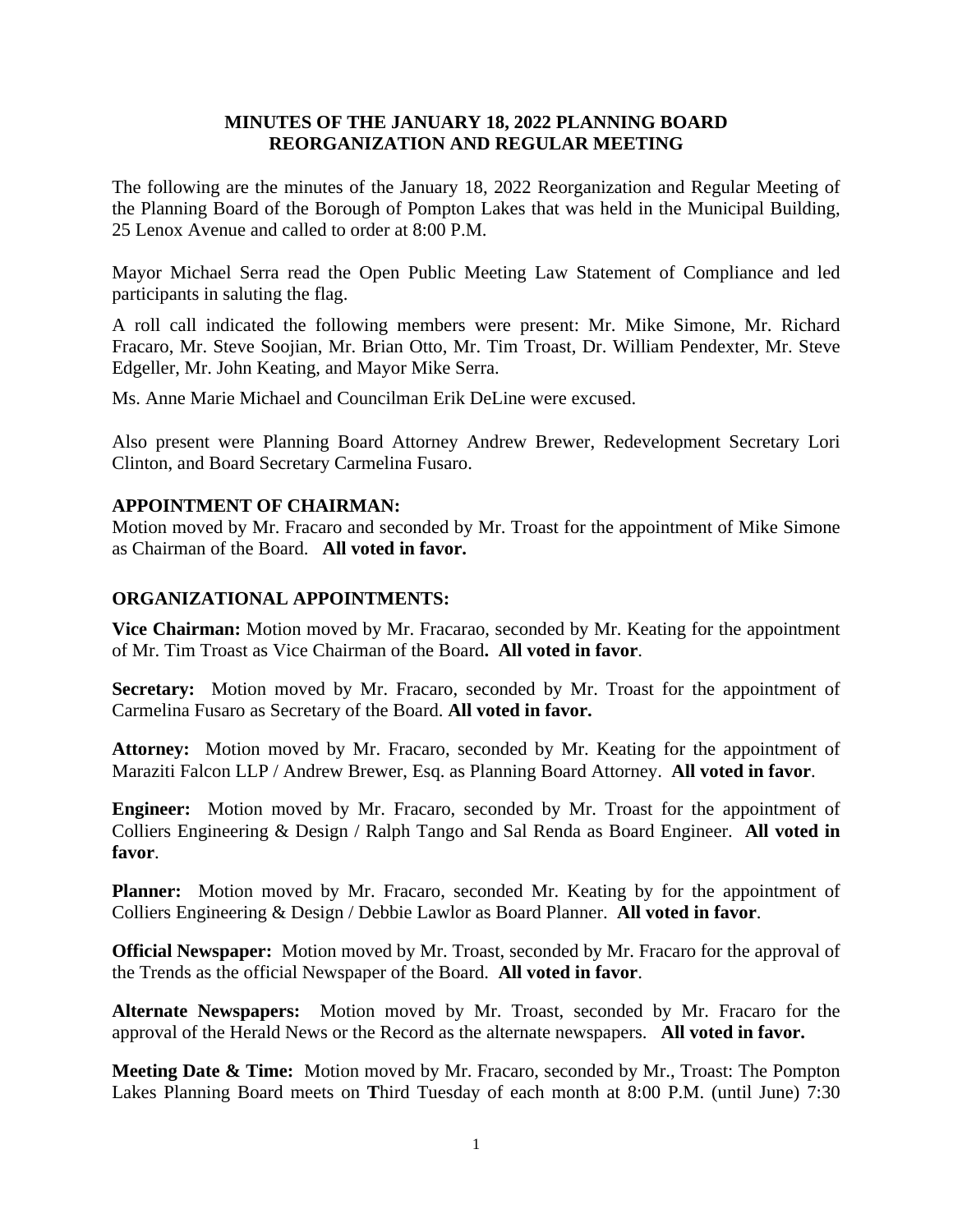P.M. (July and going forward) in the Municipal Building, 25 Lenox Ave, Pompton Lakes, New Jersey. Unless otherwise noted. **All voted in favor.**

**Open Space Committee Representative:** Chairman Simone has agreed to attend the Open Space meetings as a designated representative for the Planning Board and Mr. Fracaro will back up when needed.

### **ADJOURNMENT:**

Motion was made by Mr. Troast, seconded by Mr. Fracaro to adjourn the reorganization meeting at 8:07pm. **All voted in favor.**

### **REGULAR MEETING**

The regular meeting was opened at 8:21pm.

A roll call indicated the following members were present: Mr. Mike Simone, Mr. Richard Fracaro, Mr. Steve Soojian, Mr. Brian Otto, Mr. Tim Troast, Dr. William Pendexter, Mr. Steve Edgeller, Mr. John Keating, and Mayor Mike Serra.

Ms. Anne Marie Michael and Councilman Erik DeLine were excused.

Also present were Planning Board Attorney Andrew Brewer, Redevelopment Secretary Lori Clinton, and Board Secretary Carmelina Fusaro.

#### **MINUTES:**

Regular Meeting Minutes dated December 21, 2021. Motion moved by Mr. Fracaro and seconded by Mr. Pendexter to approve. **All eligible voted in favor.**

#### **CORRESPONDENCE:**

**1. Passaic County Planning Board.** Dated 12/17/2021. Unconditional approval of Meridia minor subdivision.

**2. Passaic County Planning Board.** Dated 1/15/2022. Unconditional approval of Meridia site plan.

• Board discussion about the county requirement that there will be no left turn allowed from Babcock Ave to Wanaque Ave. The board voiced their concerns and asked Mayor Serra to look into the matter further.

## **APPLICATIONS:** None.

**RESOLUTIONS:** None.

## **NEW/UNFINISHED BUSINESS:**

**1. PB 21-03 Tesla Inc** 1-55, 63 Wanaque Avenue (Block 100, Lot 8) Preliminary and Final Site Plan Application

 Telsa requesting the matter be carried until after the Passaic County Planning board reviews their amended site plan. The matter will be carried to the February 15, 2022 meeting. No further notice will be required.